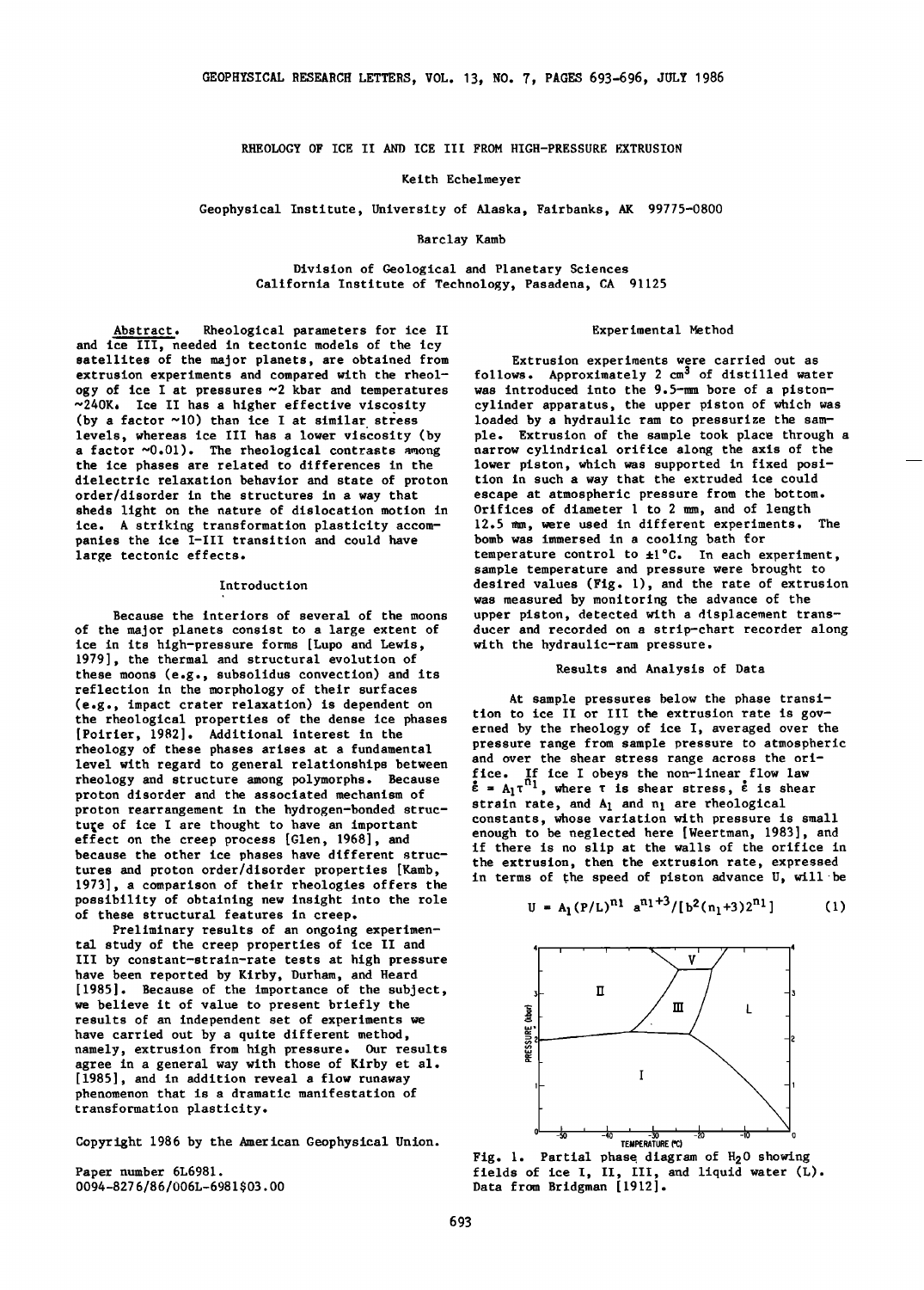

**Fig. 2. Extrusion-rate data for ice II and ice III as a function of the excess of sample suggested by (2), with n = 5.6. Orifice diameter pressures. 2.1 mm for ice-II extrusion tests, 1.0 mm for ice-Ill tests. Discussion** 

**where P is the sample pressure, a the orifice**  radius, L the orifice length, and b the radius of **the loading piston. Results of extrusion experiments of this type, evaluated in a log-log plot of U against P, give a straight-line relation as**  expected from  $(2)$ , with slope  $n_1$   $\approx$  5.6.

**At sample pressures P above the phase transition, high-pressure ice fills the sample chamber**  and a length  $\ell_2$  of the orifice, to the point where tained from the results of Kirby et al. [1985, the transition pressure P<sub>a</sub> is reached and inver-<br>
Fig. 7] by taking ratios of strength at constant the transition pressure P<sub>o</sub> is reached and inver-<br> **sion to ice I occurs.** In the length  $\ell_1$  of the **strange is the temperatures noted.** Entry (a) **orifice below this transition point, ice I is**  being extruded down a pressure gradient  $P_0/l_1$ . **The extrusion rate is controlled by an average of the effective viscosities of ice I and the highpressure phase, weighted in relation to the fill**ing lengths  $\ell_1$  and  $\ell_2$  in the orifice. The extrusion of the ice I in the length  $\ell_1$  follows (1) with P replaced by  $P_0$ , L by  $\ell_1$ , and U by U  $\rho_2/\rho_1$ where  $\rho_1$  and  $\rho_2$  are the densities of ice I and the **high-pressure phase.** If the high-pressure ice **obeys a flow law similar to ice I, but with dif**ferent parameters A<sub>2</sub> and n<sub>2</sub>, then its flow is governed by (1) with A<sub>1</sub> and n<sub>1</sub> replaced by A<sub>2</sub> and  $n_2$ , and  $P/L$  by  $(P-P_0)/\ell_2$ . The resulting difference for ice III was below 10 bar, implying  $P/L$  by  $(P-P_0)/\ell_2$ . The resulting a creep strength for ice III lower than for ice I extrusion rate U can be expressed as follows under a creep strength for ice III lower than for ice I<br>the simplifying assumption no = n<sub>1</sub> = n; by a factor of  $\lesssim 0.1$ . Comparison with the results the simplifying assumption  $n_2 = n_1 = n$ :

$$
\left(\frac{U}{U}\right)^{\frac{1}{n}} - \left(\frac{\rho_1}{\rho_2}\right)^{\frac{1}{n}} = \left(\frac{A_2}{A_1}\right)^{\frac{1}{n}} \left(\frac{P - P_0}{P_0}\right)
$$
\n
$$
\text{where } \rho_1 \text{ is the positive constant, and } \rho_2 \text{ is the positive constant.}
$$
\n
$$
\text{The best is the maximum constant, and the result from the random interval, and the probability that the probability that is the positive constant.}
$$

where U<sub>Q</sub> is the extrusion rate of ice I when the **sample is at the transition pressure**  $P_o$ , from (1).

**Results of extrusion experiments for ice II and ice III are plotted in Fig. 2, following the form suggested by (2), with n = 5.6. The fact that the data points fall approximately on straight lines is an indication that the assump**tion  $n_1 = n_2$  is consistent with the observed extrusion behavior. The non-zero intercept of the regression line for ice III, which departs from<br>(2), is discussed later.

**The slopes of the data lines in Fig. 2, < 1 for ice II and > 1 for ice III, indicate that ice II flows less readily than ice I, and ice III more readily than ice I. Interpreted on the basis of (2), with n = 5.6, the flow-law parameters for the high-pressure phases relative to ice I are as listed under entry (a) in Table 1.** 

### **Anomalous Extrusion**

**When a sample of ice I is taken at constant temperature up to the phase boundary with ice III**  by progressively increasing the sample pressure, a **very rapid extrusion of ice takes place at or immediately above the transition pressure. By pumping rapidly on the ram it is sometimes pos**sible to get through the transition and proceed to **higher pressure, but in most attempts the ice sample is completely extruded before this can be accomplished. Extrusion experiments for ice III were done by first pressurizing the sample at low temperature and the, warming into the field of ice III. Because of the anomalous extrusion at**  the ice I-III phase boundary,  $U_0$  (needed in (2)) could not be directly measured. It was obtained pressure P over the transition pressure P<sub>o</sub>. The could not be directly measured. It was obtained<br>extrusion rate U is expressed in terms of the form by extrapolation of extrusion-rate data from lower

**The relative viscosities of ice I, II, and III indicated by the extrusion experiments (Table 1) are qualitatively the same as reported by Kirby et al. [1985]. (Creep-viscosity values at A\_l•nfixed ß ) Quantitatively, strain rate are however, proportional there to is not**  close agreement, as comparision between the two<br>sets of (A/A<sub>I</sub>)<sup>1/n</sup> values for entries (a) and (c)<br>in Table 1 shows. The values in entry (c) are ob**strain rate, at the temperatures noted. Entry (a) indicates ice II to have a considerably higher viscosity relative to ice I than (c) does, and (c) indicates ice III to have a considerably lower viscosity relative to ice I than (a) does. The viscosity ratio of III to II is approximately the same for both (a) and (c).** 

**An independent test of the creep strength for ice III was obtained in an experiment by W.F.**  Brace and B. Kamb. A cylindrical sample of ice, **jacketed in rubber, was end-loaded under fluid confining pressure near the transition pressure at -25øC. At a strain rate that required a stress difference of about 100 bar for ice I, the stress in Table 1 thus suggests that the extrusion tests** 

The bias may result from the rather high n **value (5.6) used in the data analysis. The slopes of the lines in Fig. 2 are sensitive to the value** 

Table 1. Values of  $(A_{II}/A_I)^{1/n}$  and  $(A_{III}/A_I)^{1/n}$ 

|     | Source of data                                | ice II   | гтт<br>ice |
|-----|-----------------------------------------------|----------|------------|
|     |                                               |          |            |
| (a) | Extrusion (n = $5.6$ )*                       | 0.34     | 1.3        |
| (b) | $(n = 4.0)*$                                  | 0.50     | 2.3        |
| (c) | Kirby et al. [1985]                           | 0.82     | 3.0        |
|     | Temperature:                                  | $-42$ °C | $-26$ °C   |
|     | * n value assumed in extrusion data reduction |          |            |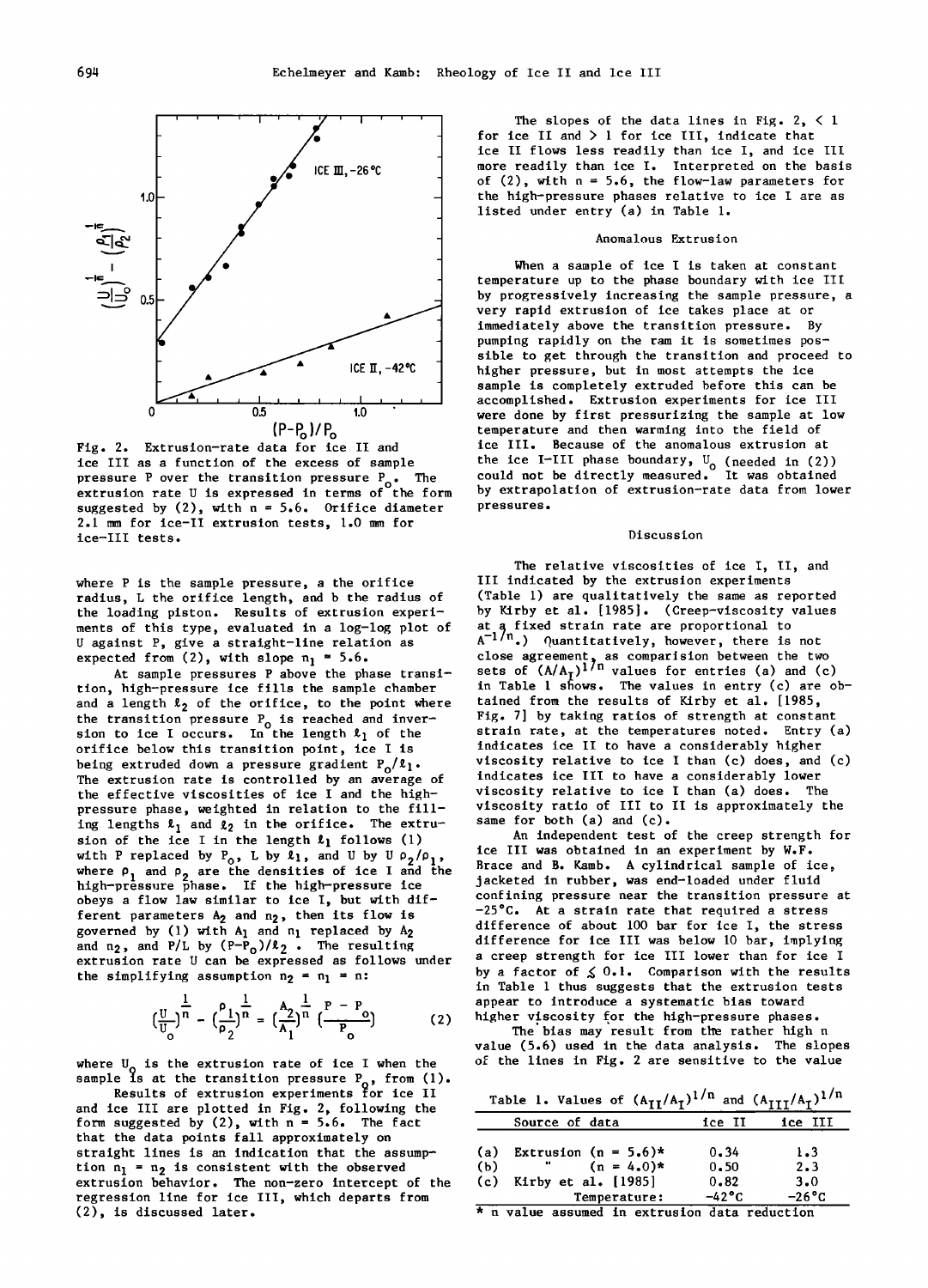**of n used in calculating the ordinate values for (calculated from the entropies of ice II, III, and**  Table 1, which gives  $(A/A<sub>I</sub>)<sup>1/n</sup>$  values from reeval-<br>uating the extrusion data on the basis of n = 4. shows that the role of proton order/disorder in This shifts the bias toward lower viscosity for the rheological behavior of ice needs to be re-<br>the high-pressure phases, and gives viscosities evaluated. Instead of thinking of the protonthe high-pressure phases, and gives viscosities<br>more nearly matching those of Kirby et al. [1985], who found  $n = 4$  for ice I.

# **Interpretation of Flow Parameters**

**The low creep viscosity of ice III relative to ice I (at the same temperature and roughly the same pressure) is qualitatively what is expected from the concept that creep in a hydrogen-bonded, proton-disordered solid is controlled by the same point-defect-migration mechanism that controls dielectric relaxation in such solids, as first suggested for ice I by Glen [1968]. Detailed theor.ies of dislocation motion in such solids give .**  dislocation mobilities proportional to the dielec**tric relaxation rate [Whitworth, 1983; Frost et al., 1976]. The dielectric relaxation rate for ice III is about 100 times faster than that of ice I at about -30øC [Wilson et al., 1965]; hence if the creep rates at fixed stress behaved propor**tionally, the flow constant A<sub>III</sub> would be about **100 times larger than A<sub>I</sub>. In fact, Table 1 (b)** and (c) give A<sub>III</sub>/A<sub>I</sub> \* 30 to 80, which is of the expected order. Of course, creep rate and the **underlying dislocation motion and density are affected by structural factors other than the dielectric relaxation rate, so that a close proportionality is not expected; the observed correspondence between creep and dielectric relaxation**  rate is thus remarkably good. A second example of this correspondence is ice VI, which has a dielec**tric relaxation rate similar to ice III [Wilson et in the lower part. If the effective viscosity is al.,** 1965] and a creep viscosity that appears to low in this zone, because of transformation plas-<br>be, again, much less than that of ice I, when ticity, the pressure gradient along it will be **be, again, much less than that of ice I, when ticity, the pressure gradient along it will be extrapolated to comparable pressure and tempera-** low, and the pressure gradient in the remainden **dielectric relaxation rates are faster in these**  dense ice phases is that the hydrogen bonds are **weakened by bending [Kamb, 1973, 1968], which reduces the energy barrier to migration of bond defects and thus increases their mobility.** 

**•The relationship between dielectric relaxation rate and creep rate also extends qualitatively to the observed behavior of ice II: the A values of the three ice phases (Table 1) are ation rates, which are, at**  $-30^{\circ}$ **C:** ice III,  $-0.5 \times 10^6 \text{ s}^{-1}$ ; ice I,  $-0.5 \times 10^4 \text{ s}^{-1}$ ; ice II,  $-0 \text{ s}^{-1}$ .

**The creep of ice II poses a particularly interesting issue in relation to the nature of dislocation motion in hydrogen-bonded solids, because its structure is proton-ordered, unlike the proton-disordered structures of ice I and III [Kamb, 1973]. According to Glen's concept, "ice ought to be markedly softened if the hydrogen disorder can be destroyed" [1968, p. 50], because**  the interference to dislocation motion that proton ates more readily. In this case, ice I at pres-<br>disorder causes would be absent in a proton-<br>sure  $P > P_2$  enters the orifice and there begins ordered crystal. On this basis Glen [1968, unpub-<br>lished] and later Poirier [1983] predicted that lished] and later Poirier [1983] predicted that orifice, the content of ice III increases until P **ice** II would creep much more readily (i.e., have a bas dropped to P<sub>.</sub>; beyond that, back-transformaice II would creep much more readily (i.e., have a has dropped to P<sub>o</sub>; beyond that, back-transforma-<br>higher A value) than either ice I or ice III. It tion to ice I occurs until all the ice III is is therefore particularly noteworthy that, accord-<br>ing to the results in Table 1, the flow constant A much longer, and the extrusion rate corresponding to the results in Table 1, the flow constant A for ice II is low compared to both ice I and **for ice II is low compared to both ice I and ingly greater, than in the one-way transformation**<br>III. The contrast would be increased if the A 1II+I that occurs in extrusion of ice III. Model **values were compared at the same homologous tem-**<br>perature, because the melting point of ice II

the liquid) is lower by 2°C than that of ice III.<br>The observed creep behavior of ice II thus

disordered structure as posing a barrier to dis**location motion, which can be overcome only by intervention of the mobile bond defects, we should instead. think of the. disordered structure and its associated molecular-reorientation mobility as a mechanism that promotes dislocation motion, perhaps by a process of breaking bonds immediately ahead of the moving dislocation, reducing the local Peierls barrier. Such a mechanism would , link creep rate with dielectric relaxation rate; in a proton-ordered crystal, in which there is no dielectric relaxation, the mechanism would not**  assist the creep, and the Peierls barrier would **have its normal height appropriate to the strength of the bonds that must be broken in dislocation motion.** 

## **Transformation Plasticity**

**The anomalously accelerated extrusion that occurs at the ice I-III transition is very likely a manifestation of transformation plasticity,**  which is promoted by the large volume change in **the transition (23%), according to theoretical concepts of the transformation-plasticity phenomenon [Poirier, 1985]. The high anomalous extrusion rates suggest that the effective viscosity of the "mixed phase" ice is very low.** 

**In the extrusion of ice III, a zone of mixed**  this correspondence is ice VI, which has a dielec- ice III in the upper part of the orifice and ice I<br>tric relaxation rate similar to ice III [Wilson et in the lower part. If the effective viscosity is extrapolated to comparable pressure and tempera-<br>
ture [Poirier, 1983]. The probable reason why the the orifice will be increased, causing an inthe orifice will be increased, causing an in**creased extrusion rate. Model calculations similar to (2), taking this effect into considera**tion, show as expected that the curve of  $(U/U_0)^{1/n}$ **vs. (P-Po) will be shifted to higher U. This explains Why the data line for the extrusion of ice III in Fig. 2 has a non-zero ordinate intercept.** 

**As an effect of transformation plasticity the non-zero intercept does not seem to imply as dras**tic a lowering of the "mixed phase" viscosity as<br>does the anomalous extrusion. A possible explanation may be in the following concept of what is **happening in anomalous extrusion, On raising the**  sample pressure P to the transition pressure P<sub>o</sub> **and a little beyond, the sample normally remains at first as ice I because some pressure overshoot**  (P - P<sub>o</sub> ~ 100 bars) is necessary before the tran-<br>sition will nucleate. It is possible that under the high shear stresses in the orifice, where the extrusion is taking place, the transition nuclesure  $P > P_0$  enters the orifice and there begins to transform to ice III. As the ice flows down the tion to ice I occurs until all the ice III is gone. As a result, the transition zone can be III<sup>+</sup>I that occurs in extrusion of ice III. Model calculations based on the assumption that the **ficular remation viscosity" is Newtonian (n = 1)**